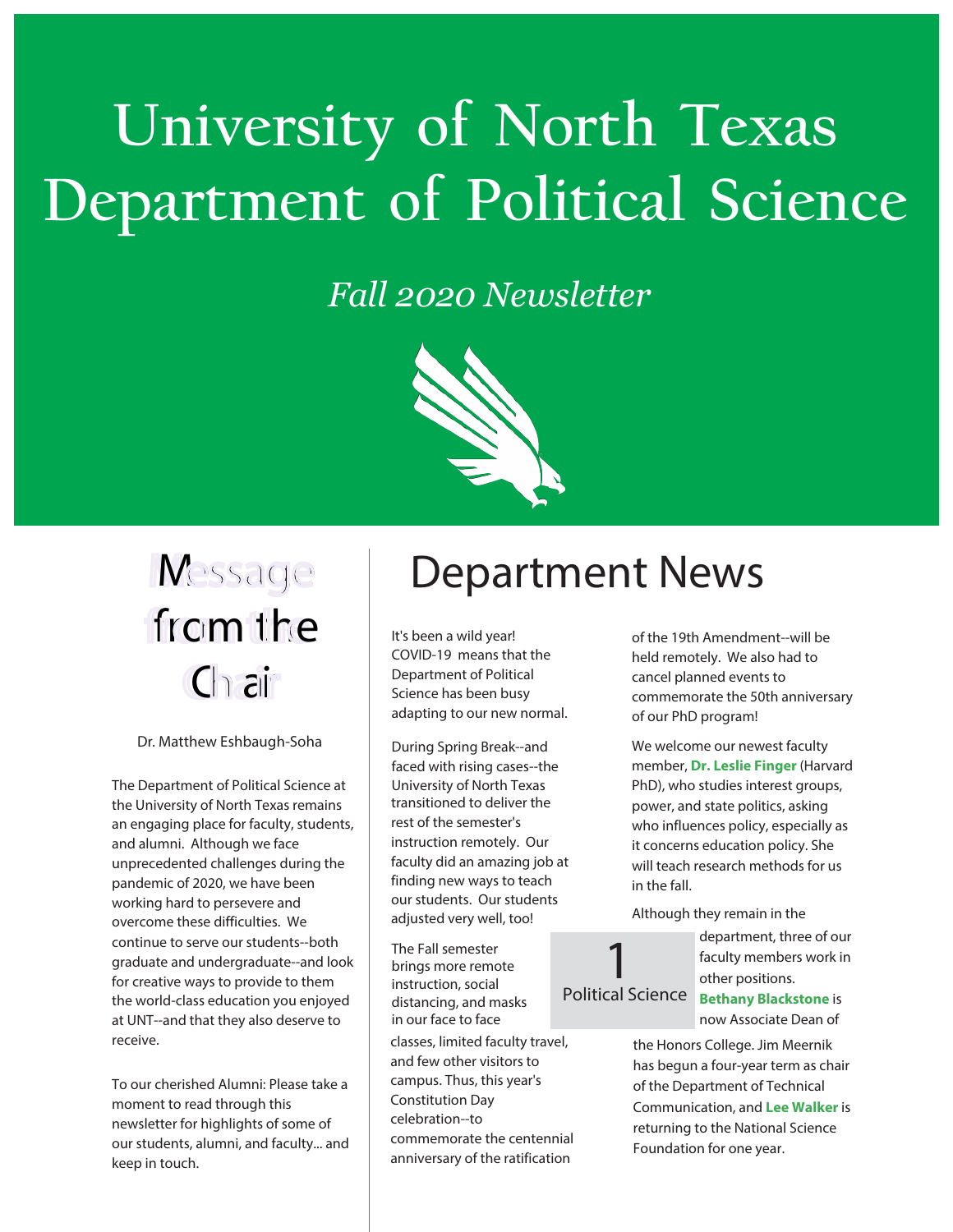#### Faculty Travel

Professor Jim Meernik's travel plans to Colombia were abruptly canceled due to the Covid-19 pandemic. As Director of the Castleberry Peace Institute, he had intended to, among other things, begin a project on longer term community peace building in the Middle Magdalena region among the former warring parties. Once international travel safely resumes, Jim Meernik looks forward to continuing this important work.



Gloria Cox



John Ishiyama receives the Eminent Faculty Award

### Faculty News

The department's successful run on UNT awards continued during the 2020 academic year! Although the Faculty Excellence Awards reception was canceled due to COVID-19, our faculty were still recognized for their impressive accomplishments.

First, **John Ishiyama** was this year's recipient of the UNT Foundation's Eminent Faculty Award. This is UNT's highest honor bestowed upon a member of the faculty, and it couldn't be more deserved.

Second, **Gloria Cox** was named a University Distinguished Teaching Professor, a fitting honor for one of the University's best instructors.

The department has honored its faculty with departmental awards for the third straight year.



Our winners this year are **Paul Hensel**, for his research on international conflict, **Ko Maeda**, for his excellence in undergraduate teaching, **Dave Mason**, for his dedication to graduate education, and **Jackie DeMeritt**, for her outstanding service to the department.

Despite COVID-19, we look forward to recognizing our colleagues this year for all of their impressive accomplishments. Finally, congratulations to Rafe Major, who also teaches political science in the Honors College. He was promoted to the rank of Principal lecturer in May.

### Connect with UNT Political Science!



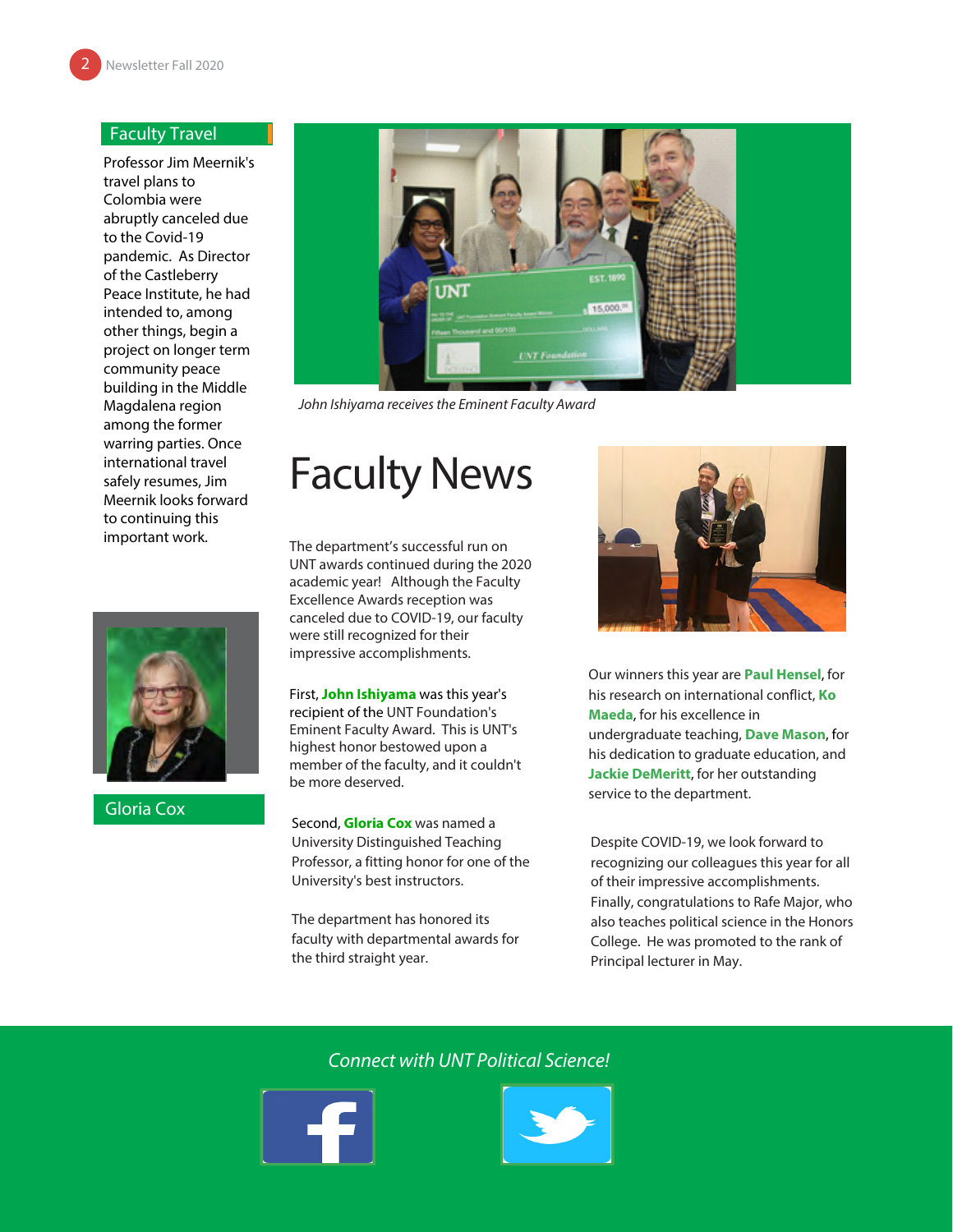

## Student Spotlight

Cat Clopton and Bora Jeong named most outstanding undergraduate and graduate students for 2019-2020

Cat Clopton graduated summa cum laude with a perfect 4.0 GPA in May 2020 from UNT's Honor College. Ms. Clopton earned a B.A. degree in Political Science, a B.S. degree in Sociology, and minored in LGBT Studies. While at UNT, she was a member of both the Political Science honor society Pi Sigma Alpha and the Sociology honor society Alpha Kappa Delta. In addition, Ms. Clopton has an unwavering commitment to inclusiveness and diversity. She served as a volunteer for the PRIDE Alliance and championed the representation of LGBTQ people on and off the UNT campus.

Bora Jeong is a fourth-year doctoral student who intends to complete her PhD next summer. Her research interests include civil conflicts, conflict management, peace studies, and international political economy. Her dissertation concerns the impact of foreign direct investment on peace during and after civil conflict. She has presented her research at several professional conferences, and she has begun teaching her own classes, particularly in the area of International Relations. Ms. Jeong holds a master's degree in Political Science from Hankuk University of Foreign Studies in Seoul, South Korea.

#### Scholarship Winners

**Domingo Garcia Scholarship** Eunice Hernandez and Helen Vidrine

**Steven C. Poe Scholarship** Kennedy Montgomery, Allison Quisenberry, Andrew Rogers, and Metti Grima Temesgen

#### **Frank Feigert Scholarship**

Mason Cantrell, Lauren Putnam, Hillary Shah, and Cassidy Wray



Cat Clopton

#### Student Awards

**Ralph Yarborough Award for Best Undergraduate Paper**

Joshua Ell

**Research Assistant Award** Stephanie Wise

**Teaching Fellow Award** Sebastian Graham

### **Support Political Science**

Please consider giving to one of the following funds to help students and our research.

**\* Steven C. Poe Scholarship:** Honors the late Steve Poe former professor at UNT, and provides scholarships to students interested in human rights.

**\* Domingo Garcia Scholarship:** A fund to honor Domingo Garcia and provide scholarships to students of political science.